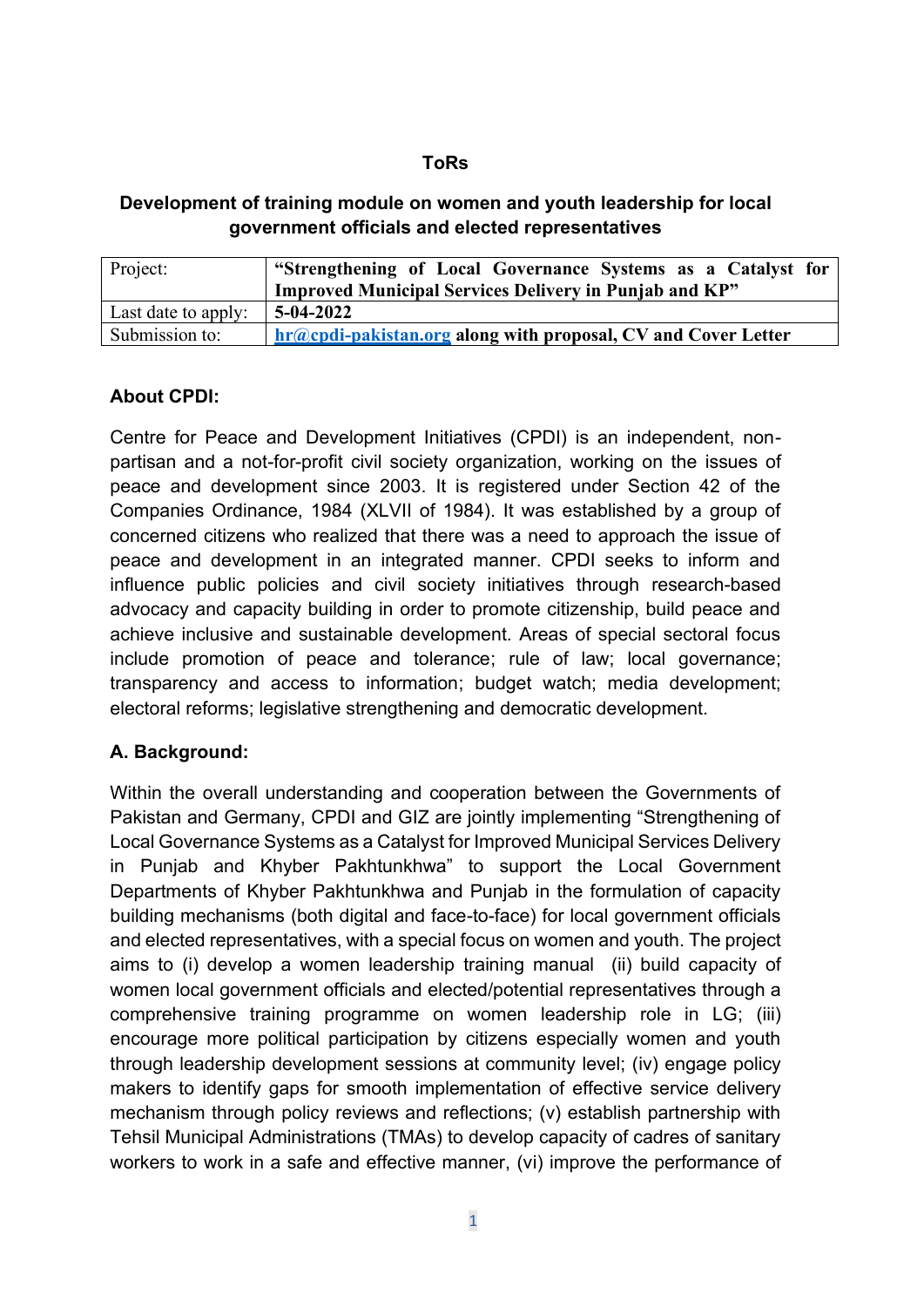local governments to effectively provide local services to citizens through digitalization and use of ICTs; and (vii) launch a study on analysis of gaps and key opportunities towards effective service delivery of municipalities.

### **B. Purpose, Scope and Methodology of the Project:**

The purpose of this assignment is to develop a training module for women and youth leaders and women local government officials to enhance their participation and performance in the local government systems; and then institutionalize it in the training programs conducted by the relevant LG institutions in the KP and Punjab provinces.

The assignment will include a series of interrelated steps, built upon each other, aimed at building the Training module on women and youth leadership in LG. The consultant may adopt a flexible approach and methodology in order to ensure that a high-quality module is developed, which could be used for delivering extremely impactful trainings. Relevant methodology/ steps may include the following:

- 1. Conduct training need assessment of women LG officials, young leaders including women representing local governments, especially for enhancing their skills with focus on leadership, representation of constituents, inclusive planning, decision making, good governance and conflict resolution. The training need assessment report may include a baseline including analysis of existing capacities of women local government officials, young leaders including women both elected or those with potential to get elected. The process/ methodology will include (a) desk review of relevant documents such as policies, strategies, and legal/ administrative regulations; (b) Focus Group Discussions (FDGs); and (c) Key Informant Interviews (KIIs) with target participants. In total, 14 KIIs and 04 FGDs will be conducted involving LG officers and young leaders, including women, such as elected councillors or those aspiring to get elected. The draft report will be shared with the CPDI/ GIZ teams, LGS in KP and the PLGA Lalamusa in Punjab to solicit their feedback and comments for incorporation into the planning of the next steps, i.e., the design and content of the training module.
- 2. Design / develop the overall framework of the module and finalize it after receiving feedback from CPDI/, LGS and PLGA.
- 3. Draft the training module on Women and Youth Leadership in LGs with focus on Women Officials and young (women &men) elected representatives or those with potential to get elected. The draft module may include, among others, peer learning through exchange visits, coaching and mentoring exercises, group works, and role plays. The contents of this module should be adequate to deliver a three-day training on their leadership role.
- 4. Keeping in view the potential women leader in LG the draft training module will use illustration/pictorial images better understandings of content for interactivity.